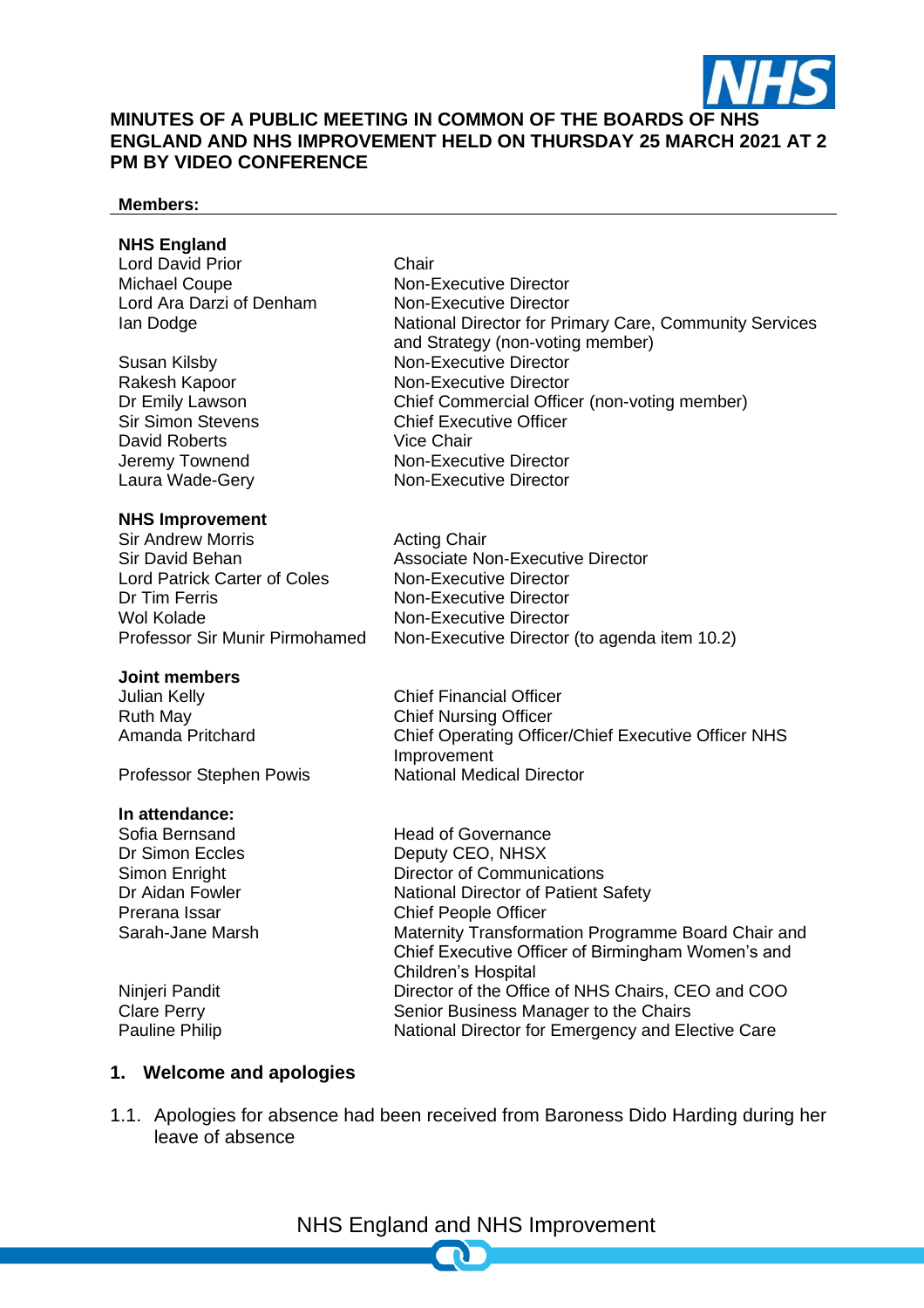1.2. The Chair of NHS England noted that this was Noel Gordon's last Board meeting and on behalf of the Boards thanked him for his contribution to the NHS and the organisations.

## **2. Declarations of interest**

2.1. No declarations of interest were raised over and above those held on record.

## **3. Minutes from the meetings held on 28 January 2021 (BM/21/05(Pu))**

3.1. The minutes from the meetings held on 28 January 2021 were approved.

## **4. Chief Executive's Report (verbal update)**

- 4.1. The Chief Executive, Sir Simon Stevens, introduced the update and noted the sad and untimely death of Dr Clifford Mann, the NHS National Clinical Advisor for Accident and Emergency Care.
- 4.2. An update on the latest position on COVID-19 admissions across England was provided, noting the continuing decrease in COVID-positive inpatients, the decline in community infection rates and the beneficial impact of the NHS COVID-19 vaccination programme. As the number of patients in hospital being treated for COVID-19 had been steadily reducing, with immediate effect the NHS would stepdown its National Incident Level from level 4 (national) to level 3 (regional).
- 4.3. It was noted that subject to approval at this meeting, the NHS Operational Planning guidance for 2021/22 will shortly be published. The Government had also issued its 2021/22 mandate to NHS England and NHS Improvement. An overview of funding for 2021/22 was provided and it was noted that every part of England was now covered by an Integrated Care System (ICS).
- 4.4. Several Non-Executive Directors reflected on the past year and challenges ahead. The importance of the future vaccination strategy, digital transformation and supporting staff whilst ensuring recovery of services and transformational change
- 4.5. On behalf of the Board, the Chair of NHS England thanked Sir Simon Stevens and his Executives for their leadership and response to the pandemic.

# **5. COVID-19 vaccination deployment (BM/21/06(Pu))**

- 5.1. In her capacity as the Senior Responsible Officer for COVID-19 Vaccine Deployment, the Chief Commercial Officer provided an update and set out the proposed approach for the next phases of delivery.
- 5.2. An overview of work taking place with communities to increase vaccine acceptance was provided. A discussion also took place on the Joint Committee on Vaccination and Immunisation's priority list for adults aged under 50, noting that considerable work was taking place to further enhance vaccine confidence and uptake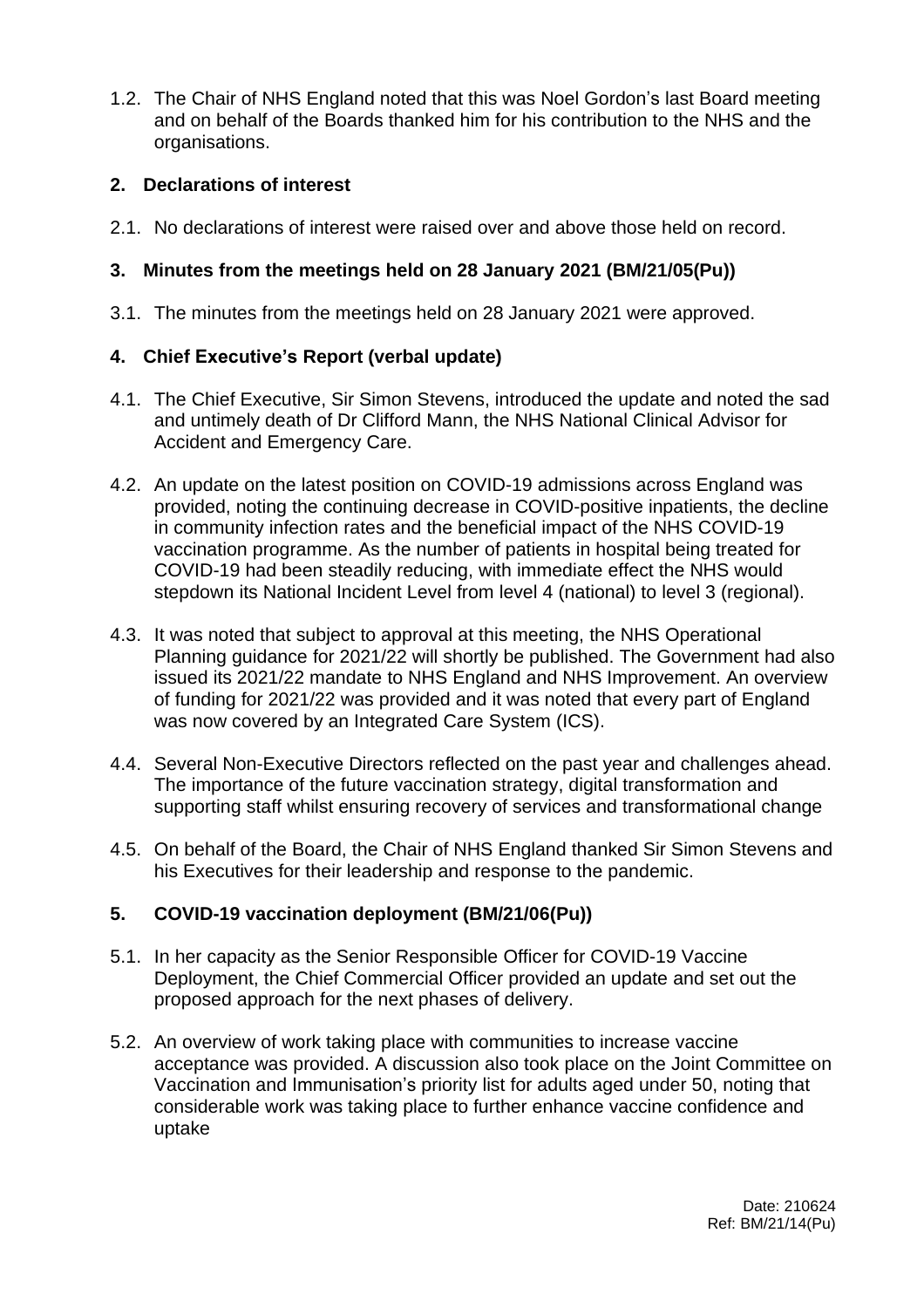5.3. Sir Munir Pirmohamed provided an overview of the safety and efficacy of the COVID-19 vaccines. Work to consider the potential delivery of a third booster dose at the same time as the winter flu vaccine was noted.

## **6. NHS COVID-19 response (BM/21/07(Pr))**

- 6.1. The National Medical Director introduced the report, which provided an overview of the work that the NHS had undertaken to prepare for and respond to the COVID-19 pandemic.
- 6.2. A summary of the approach to wave one and wave two was provided, highlighting the extraordinary response by NHS colleagues, the wider care sector and members of the public. Clinical and operational innovations were discussed, noting the collaboration between the NHS and researchers that led to the first successful treatment to reduce mortality from COVID-19 and the recruitment of over 1 million NHS patients into clinical research and COVID-19 studies.
- 6.3. Board Members paid tribute to everyone across the NHS and highlighted the importance of capturing learnings from the pandemic to inform the recovery and, where appropriate, transformation of services.

## **7. NHS Operational and financial performance (BM/21/08(Pu))**

- 7.1. The Chief Operating Officer introduced the reports and provided an overview of operational performance of the NHS, noting the increase in demand on services in the last quarter, particularly during January when the number of patients being treated for COVID-19 was at its peak. The reported decrease in the number of COVID-19 inpatients and the plans being developed to increase non-COVID services in light of this were noted.
- 7.2. An update on elective care, NHS 111 and NHS 111 First was provided. The increase in the number of emergency admissions was noted.
- 7.3. An update on the increase in demand for mental health services was provided and the emerging pressure on child and adolescent inpatient mental health beds was highlighted.
- 7.4. The Chief Financial Officer provided an update on the NHS financial position as at month 10 of 2020/21, noting that an additional £12 billion had needed to be spent over and above the original mandate. Month 10 expenditure was slightly higher than the average run-rate for the first 9 months of the year. This was largely due to the increase in expenditure on the COVID-19 vaccination programme. An update on capital expenditure was also provided.

## **8. NHS Operational Planning Guidance 2021/22 (BM/21/09(Pu))**

8.1. The Chief Financial Officer introduced the report and provided an overview of the priorities set out in the Operational Planning guidance for 2021/22, highlighting the collaboration that had taken place in the drafting of the guidance. An overview of the financial settlement agreed by the Government for the NHS for the first half of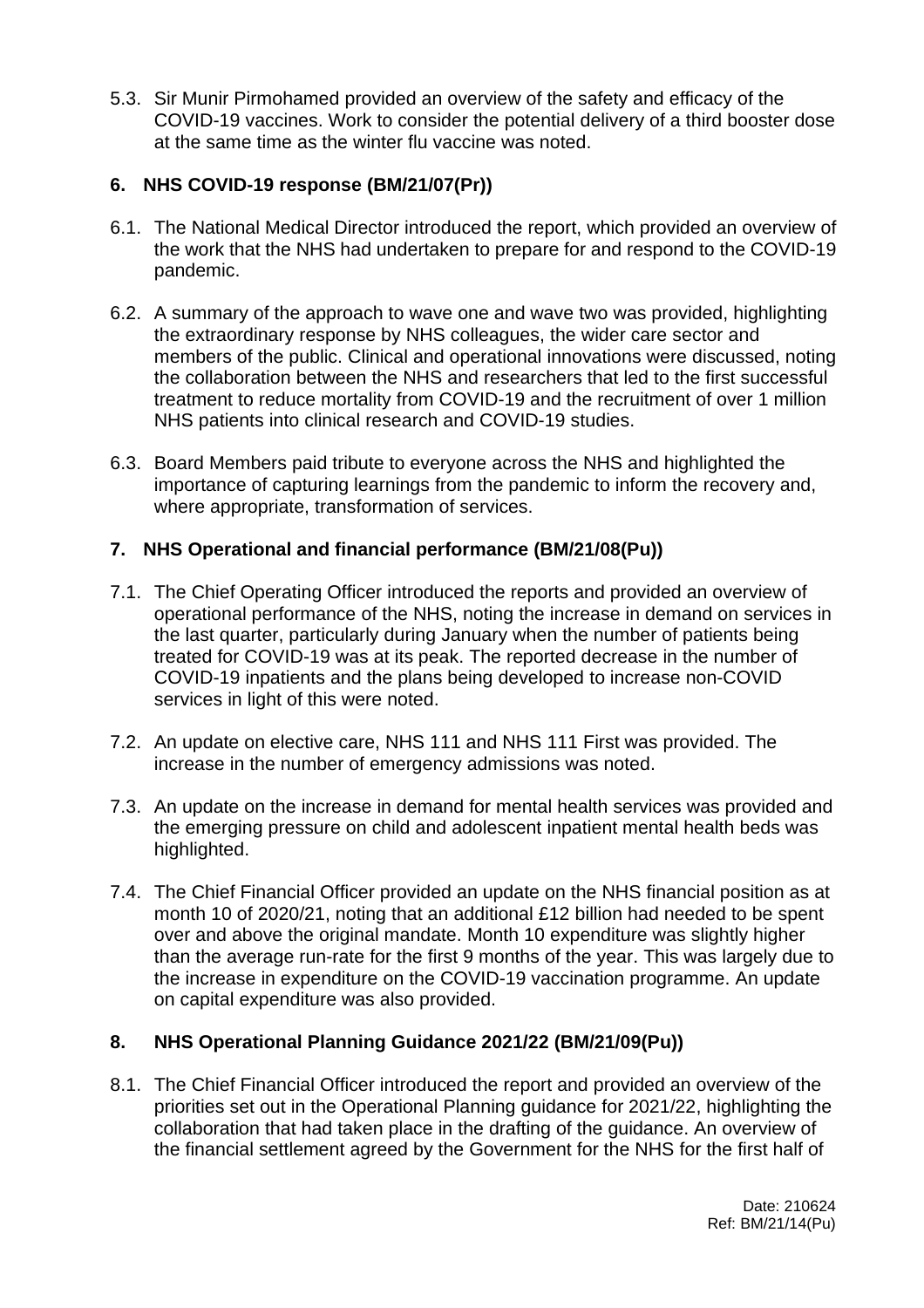year was provided, noting that £8.1 billion above the original mandate had been secured for additional COVID-19 costs during the first part of 2021/22.

8.2. The Boards welcomed the guidance, the approach the NHS would be taking to recovery of services, the continuation of clinical and operational innovations that had been introduced since the start of the pandemic and, , the additional support for staff. The importance of addressing capacity and workforce challenges was emphasised.

## **RESOLVED:**

8.3. The Boards approved the publication of the 2021/22 Operational Planning guidance.

### **9. Consultation on a new NHS System Oversight Framework for 2021/22 (BM/21/10(Pu))**

- 9.1. The Chief Operating Officer introduced the item and provided an overview of the key elements of the proposed approach to NHS oversight for 2021/22.
- 9.2. The Boards considered the proposed framework, noting that it will align oversight of NHS Providers , clinical commissioning groups and ICSs. The new oversight arrangements will be based around five national themes aligned to the NHS Long Term Plan: quality of care; access and outcomes; preventing ill health and reducing inequalities; people; finance and use of resources; and leadership and capability. An additional, sixth oversight theme will be agreed locally and will reflect each local populations' distinctive health needs and priorities. It was also noted that the special measures regime for providers will be replaced with a new national recovery support programme (the RSP).
- 9.3. A discussion took place on the benefits of end to end delivery and the importance of data sharing in enabling population health management. **RESOLVED:**
- 9.4. The Boards endorsed the proposed approach and approved the publication of the NHS System Oversight Framework for 2021/22 for public consultation.

## **10. Supporting NHS staff – initial actions (BM/21/11(Pu))**

- 10.1.The Chief People Officer introduced the report, which outlined actions being taken to support NHS staff health and wellbeing and recovery from the pandemic.
- 10.2.An overview of the national health and wellbeing support service, the principles of recovery and interventions to support staff was provided. Continued efforts were also being made to provide mental health and wellbeing support to critical care staff and their supporting teams and over 400 critical care nursing staff have been registered to be trained as facilitators of restorative supervision to their own colleagues and teams.
- 10.3.In his capacity as the Chair of Health Education England, David Behan highlighted the positive collaboration that had taken place between key stakeholders and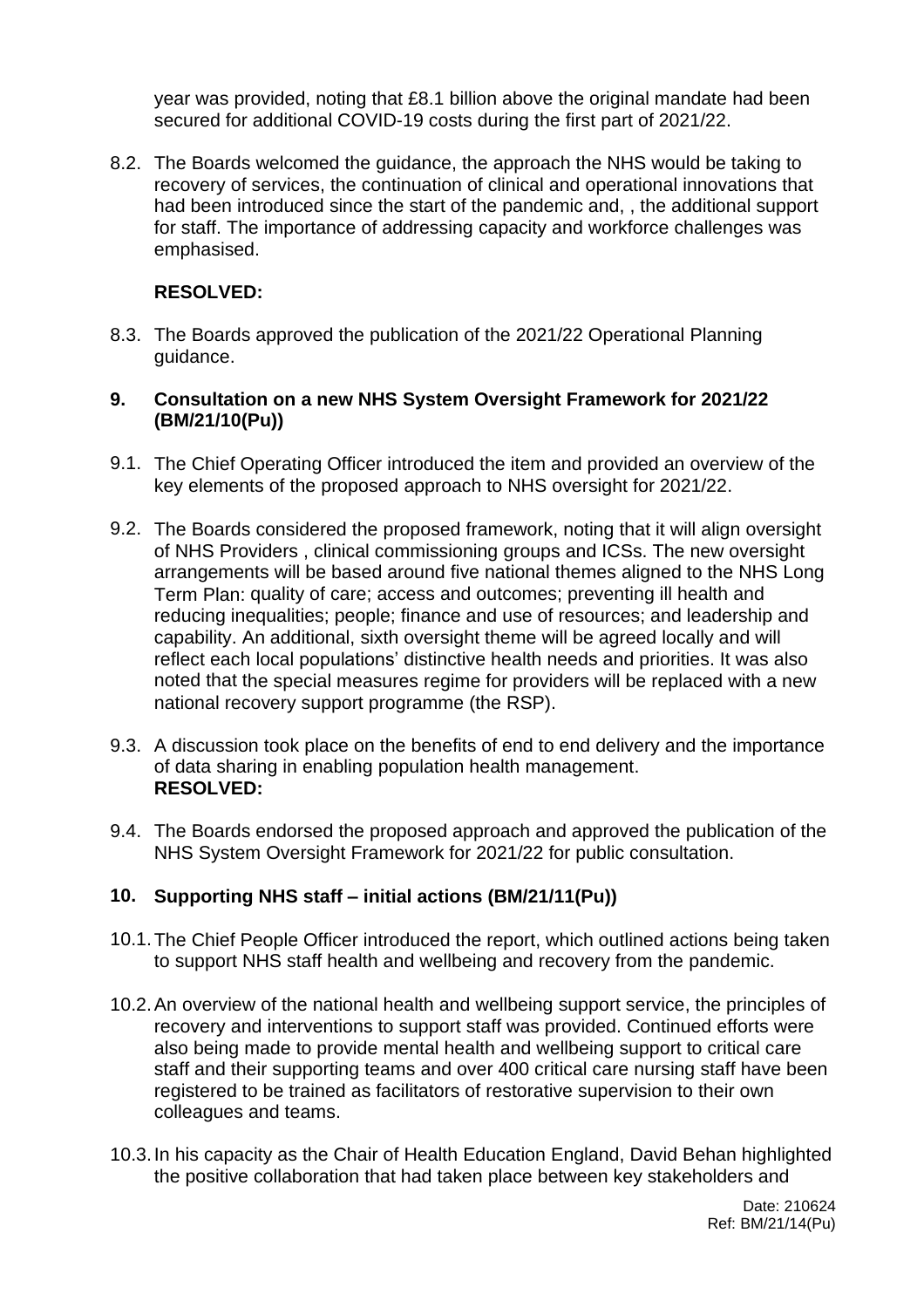arm's length bodies at national, regional and local levels to ensure support is available to staff and employers. This collaboration had also extended to areas such as workforce supply, retention and recruitment.

- 10.4.Board members welcomed the approach to the recovery support offerings and emphasised the importance of ensuring this work is embedded into the longerterm approach to staff health and wellbeing.
- 10.5.An update on the Workforce Race Equality Standard (WRES) 2020-2021 was also provided.

### **11. Maternity services (BM/21/12(Pu))**

- 11.1.The Chief Nursing Officer and the National Director of Patient Safety introduced the item and thanked Donna Ockenden for her review of maternity services at Shrewsbury and Telford Hospital NHS Trust (the Trust) (the Ockenden Review) and the families who, under very difficult circumstances, have come forward with their concerns.
- 11.2.The background to the Ockenden Review was provided and it was noted that the interim report was a practical and clinically focused report containing a large number of recommendations for the Trust to address and seven immediate and essential actions to be implemented by all maternity services in England. In addition to the seven actions, twelve urgent clinical priorities had been identified and all maternity services had been asked to complete an assurance exercise and confirm compliance with the seven immediate and essential actions. The ongoing support provided to the Trust was noted.
- 11.3.The role of the Healthcare Safety Investigation Branch (HSIB) in investigating safety issues across the NHS was discussed and the Boards noted that HSIB was not in operation at the time the majority of the issues at the Trust were occurring.
- 11.4.An overview was provided of the Maternity Transformation Programme and the changes planned to strengthen the approach to this work.
- 11.5.Sarah-Jane Marsh, in her capacity as the chair of the Maternity Transformation Programme Board, provided an overview of improvements made to maternity services during the last five years, highlighting in particular progress made in relation to stillbirths, neonatal and maternal mortality. Further work is in hand in relation to maternity workforce, culture and leadership as well as strengthening the surveillance of providers. An overview of the allocation of the additional £96.5 million of funding for maternity services was provided.
- 11.6.The Deputy CEO of NHSX provided an overview of digital transformation of maternity services and plans to accelerate delivery of digital maternity care records by 2023/24, ensuring, among other things, that every women has access to their own maternity records and pathways.
- 11.7.The Board discussed the leadership and culture challenges at some maternity providers and noted that Board level maternity champions, culture tools and tailored improvement plans had been implemented as part of a number initiatives